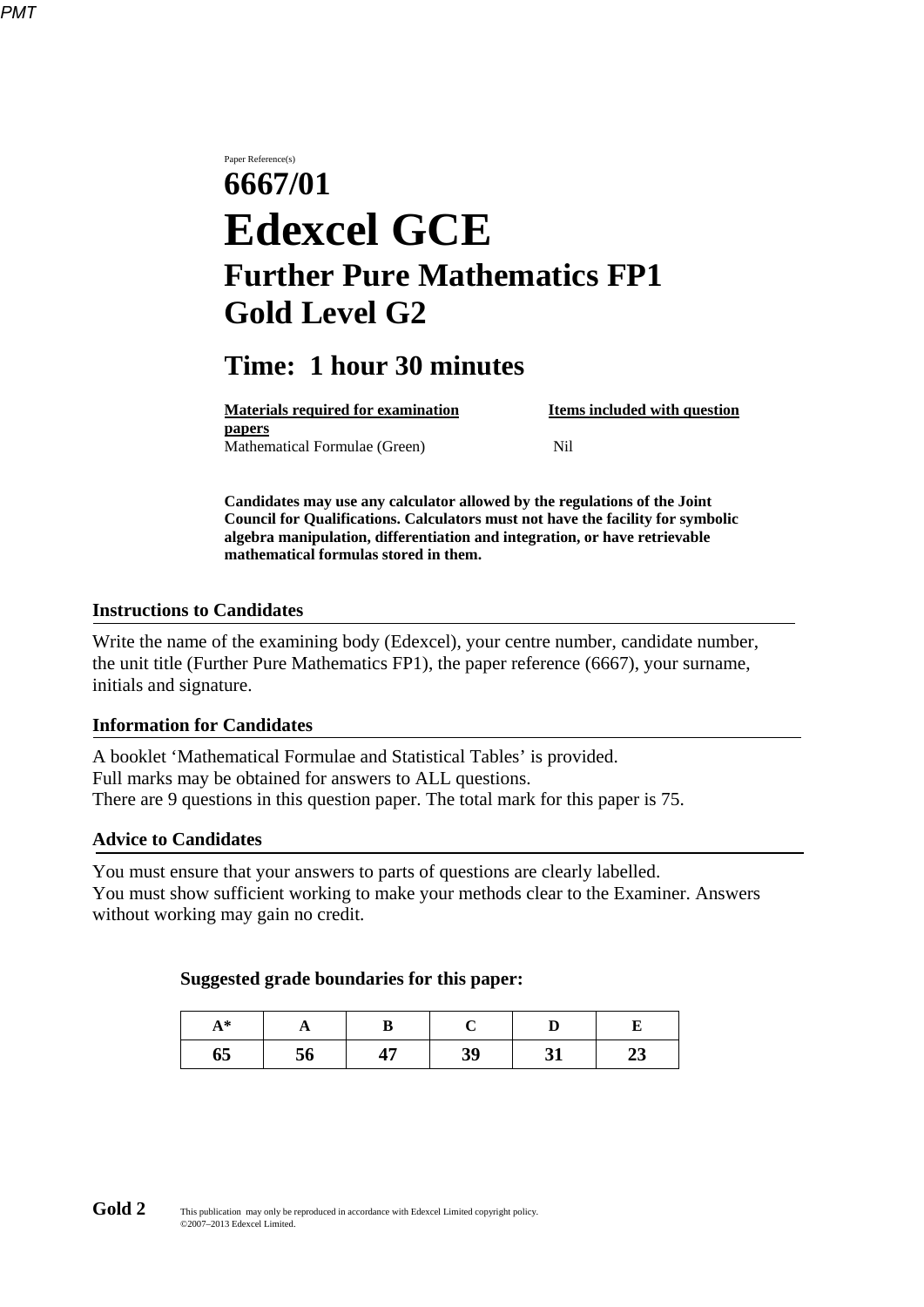*PMT*

1. 
$$
f(x) = 2x^3 - 6x^2 - 7x - 4.
$$

- (*a*) Show that  $f(4) = 0$ .
- (*b*) Use algebra to solve  $f(x) = 0$  completely.

**(4)** 

**(1)** 

**June 2012** 

2. (i) 
$$
\mathbf{A} = \begin{pmatrix} 2k+1 & k \\ -3 & -5 \end{pmatrix}, \text{ where } k \text{ is a constant}
$$

Given that

 $B = A + 3I$ 

where **I** is the  $2 \times 2$  identity matrix, find

(*a*) **B** in terms of *k*,

- (*b*) the value of *k* for which **B** is singular.
- (ii) Given that

$$
\mathbf{C} = \begin{pmatrix} 2 \\ -3 \\ 4 \end{pmatrix}, \quad \mathbf{D} = (2 \quad -1 \quad 5)
$$

and

**E** = **CD**

find **E**.

**(2)**

**June 2013 (R)**

## **3.**  $f(x) = (x^2 + 4)(x^2 + 8x + 25)$

(*a*) Find the four roots of  $f(x) = 0$ .

|  |  |  |  |  |  |  | $(b)$ Find the sum of these four roots. |
|--|--|--|--|--|--|--|-----------------------------------------|
|--|--|--|--|--|--|--|-----------------------------------------|

**(2)**

**(5)** 

**June 2009** 

**(2)**

**(2)**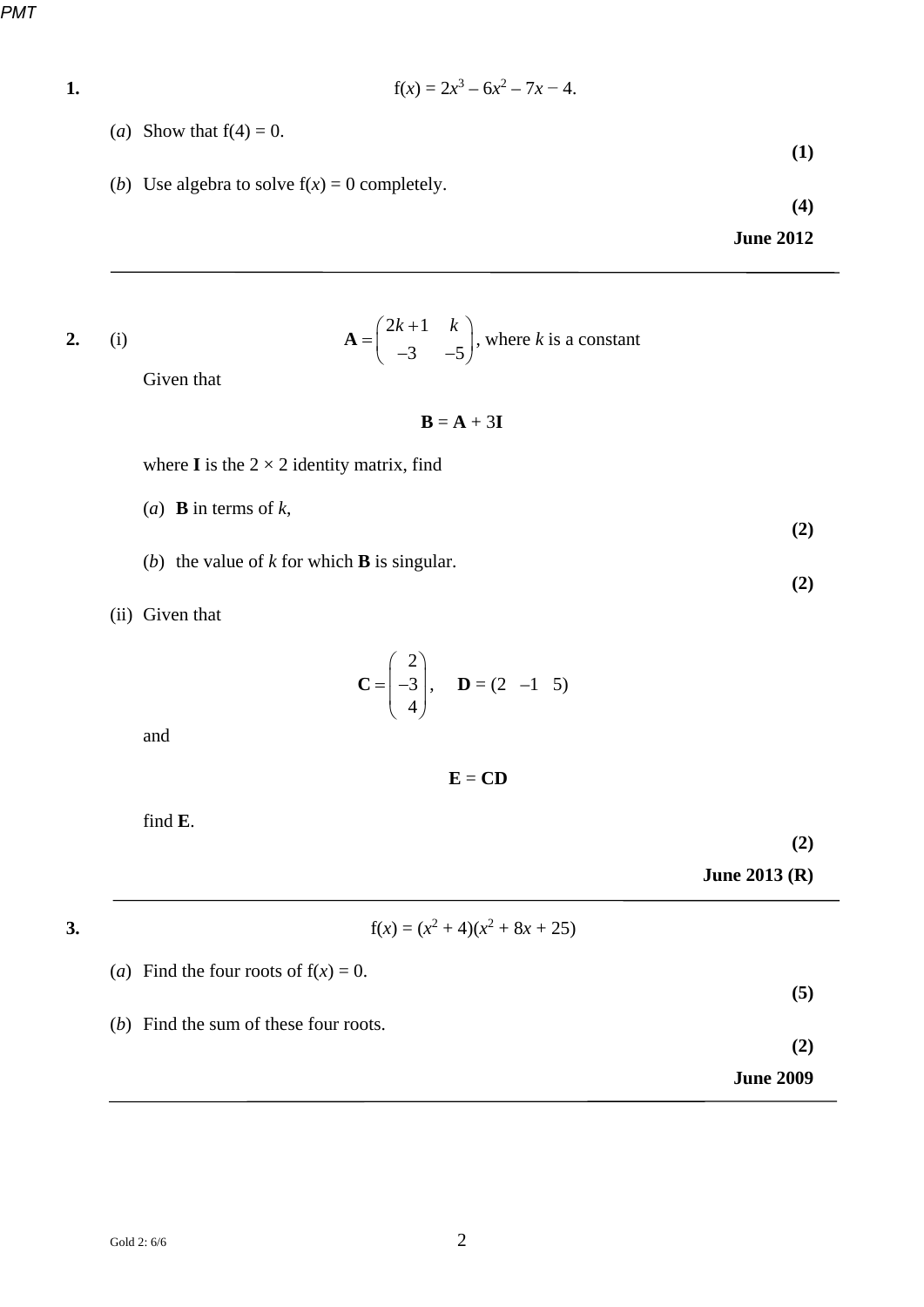**4.** (*a*) Use the standard results for 
$$
\sum_{r=1}^{n} r^3
$$
 and  $\sum_{r=1}^{n} r$  to show that

$$
\sum_{r=1}^{n} (r^3 + 6r - 3) = \frac{1}{4} n^2 (n^2 + 2n + 13)
$$

for all positive integers *n*.

(*b*) Hence find the exact value of

$$
\sum_{r=16}^{30} (r^3 + 6r - 3).
$$
 (2)

**June 2012** 

**(5)** 

5. 
$$
\mathbf{A} = \begin{pmatrix} -4 & a \\ b & -2 \end{pmatrix}, \text{ where } a \text{ and } b \text{ are constants.}
$$

Given that the matrix **A** maps the point with coordinates (4, 6) onto the point with coordinates (2, −8),

(*a*) find the value of *a* and the value of *b*.

A quadrilateral *R* has area 30 square units. It is transformed into another quadrilateral *S* by the matrix **A**. Using your values of *a* and *b*,

(*b*) find the area of quadrilateral *S*.

**(4)** 

**June 2011** 

$$
f_{\rm{max}}
$$

**(4)**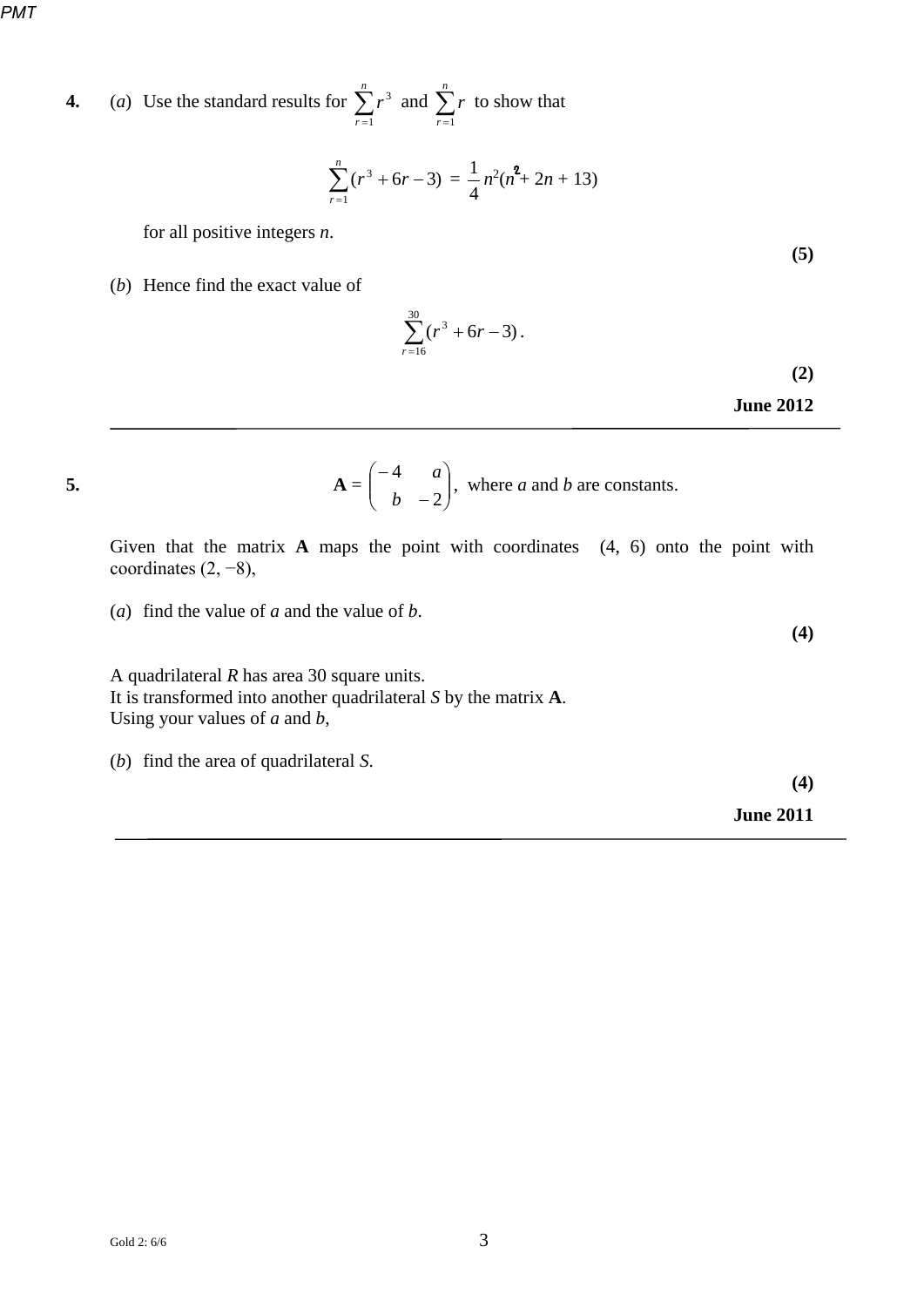**6.** 

$$
\mathbf{A} = \begin{pmatrix} 0 & 1 \\ -1 & 0 \end{pmatrix}, \quad \mathbf{B} = \begin{pmatrix} 2 & 3 \\ 1 & 4 \end{pmatrix}
$$

The transformation represented by **B** followed by the transformation represented by **A** is equivalent to the transformation represented by **P**.

(*a*) Find the matrix **P**.

Triangle *T* is transformed to the triangle *T*´ by the transformation represented by **P**.

Given that the area of triangle *T*<sup> $\prime$ </sup> is 24 square units,

(*b*) find the area of triangle *T*.

Triangle *T*´ is transformed to the original triangle *T* by the matrix represented by **Q**.

(*c*) Find the matrix **Q**.

- **(2)**
- **June 2013 (R)**

**7.**  $f(n) = 2^n + 6^n$ .

- (*a*) Show that  $f(k+1) = 6f(k) 4(2^k)$ .
- (*b*) Hence, or otherwise, prove by induction that, for  $n \in \mathbb{Z}^+$ , f(*n*) is divisible by 8.

**(4)** 

**(3)** 

**June 2010** 

**(2)** 

**(3)**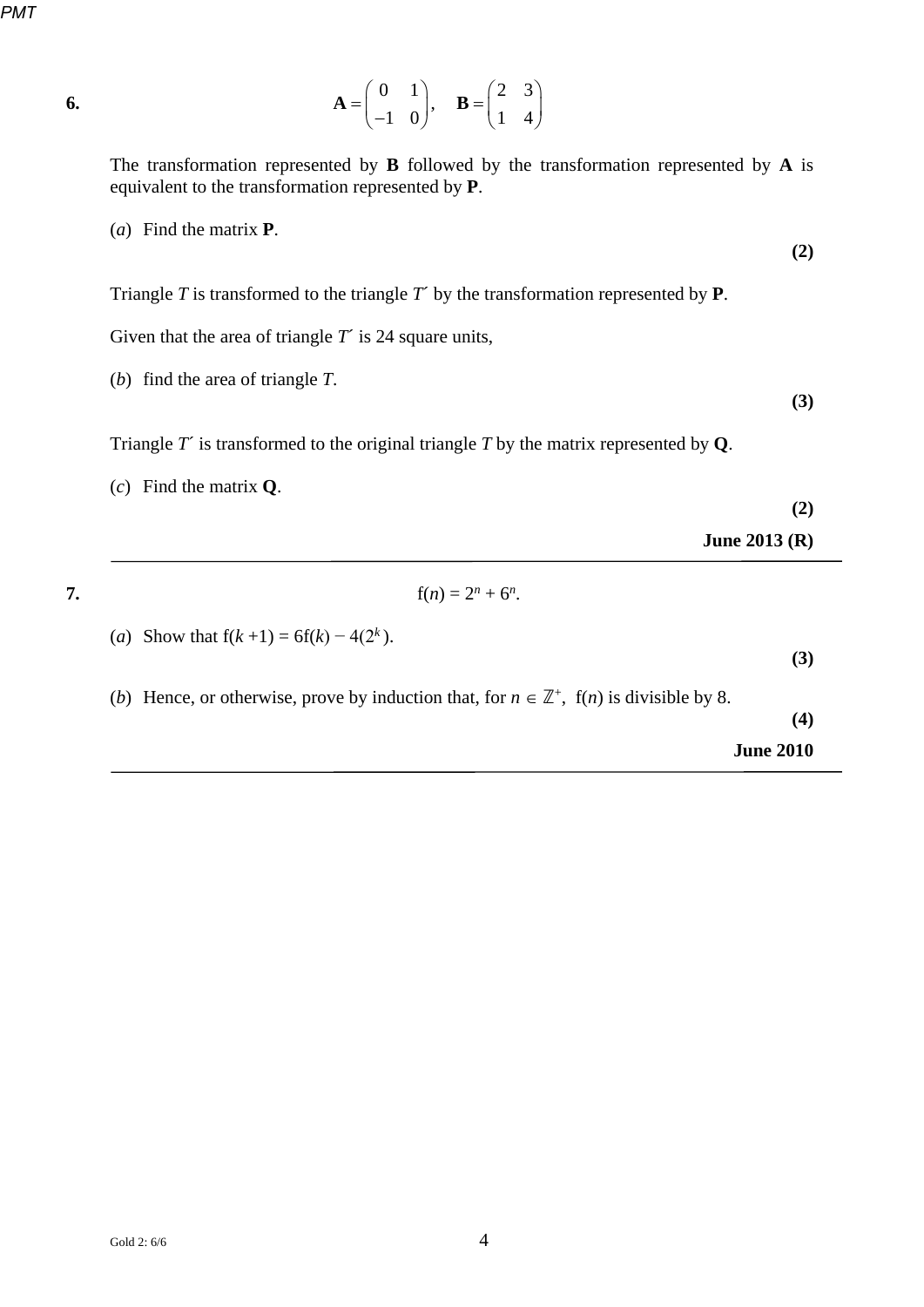**8.** 

$$
\mathbf{A} = \begin{pmatrix} 6 & -2 \\ -4 & 1 \end{pmatrix}
$$

and **I** is the  $2 \times 2$  identity matrix.

(*a*) Prove that

$$
A^2 = 7A + 2I \tag{2}
$$

(*b*) Hence show that

$$
\mathbf{A}^{-1} = \frac{1}{2} \left( \mathbf{A} - 7\mathbf{I} \right)
$$
 (2)

The transformation represented by **A** maps the point *P* onto the point *Q*.

Given that *Q* has coordinates  $(2k + 8, -2k - 5)$ , where *k* is a constant,

(*c*) find, in terms of *k*, the coordinates of *P*.

**9.** Prove by induction, that for  $n \in \mathbb{Z}^+$ ,

|  |  | $3^n \quad 0$                                                                                                  |  |
|--|--|----------------------------------------------------------------------------------------------------------------|--|
|  |  | (a) $\begin{pmatrix} 3 & 0 \\ 6 & 1 \end{pmatrix}^n = \begin{pmatrix} 3^n & 0 \\ 3(3^n - 1) & 1 \end{pmatrix}$ |  |

(*b*)  $f(n) = 7^{2n-1} + 5$  is divisible by 12.

**June 2013**

**(4)** 

**(6)** 

**(6)** 

| <b>June 2011</b> |  |
|------------------|--|
|------------------|--|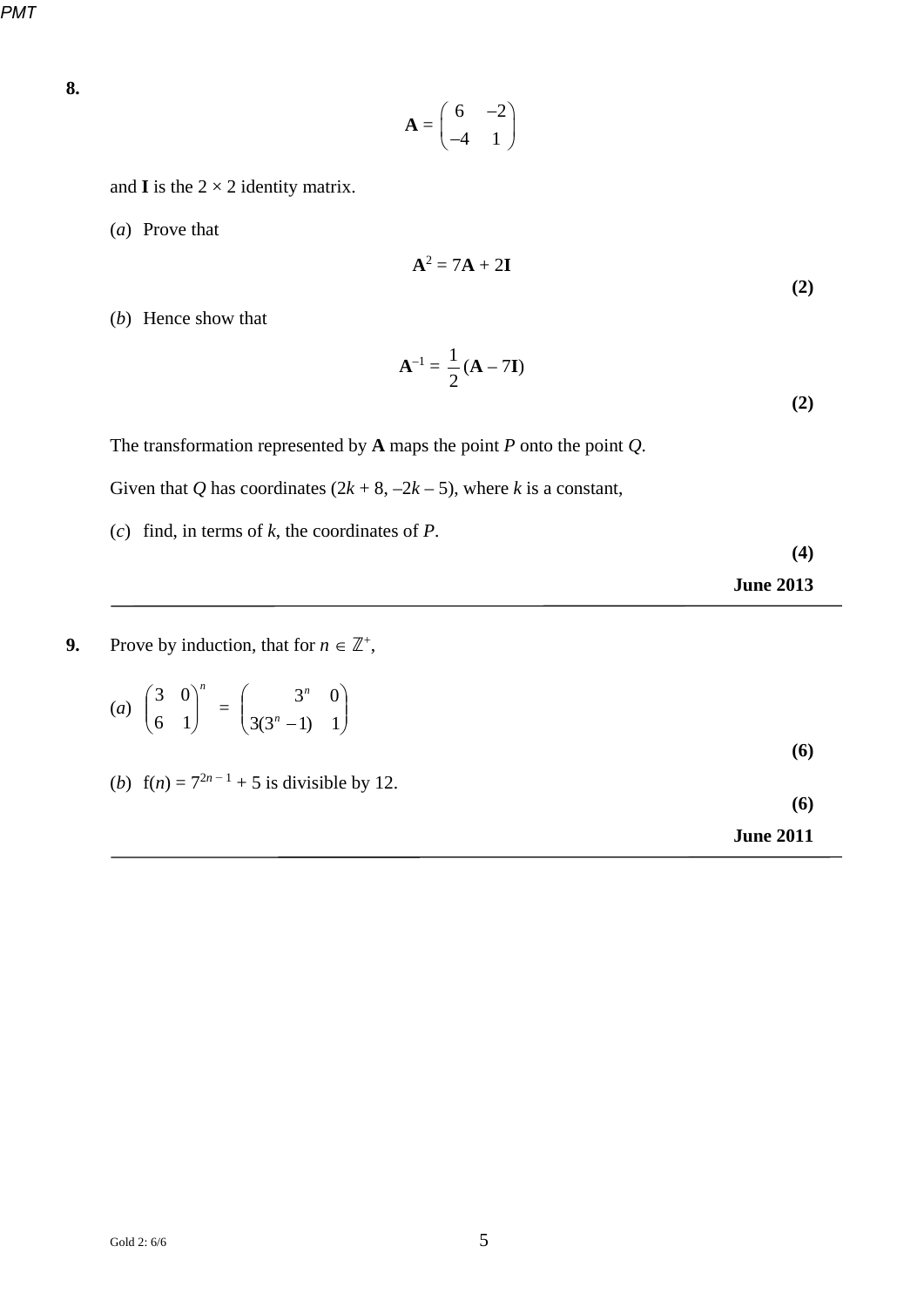**10.** (i) Use the standard results for 
$$
\sum_{r=1}^{n} r^3
$$
 and  $\sum_{r=1}^{n} r$  to evaluate  $\sum_{r=1}^{24} (r^3 - 4r)$ 

(ii) Use the standard results for 
$$
\sum_{r=1}^{n} r^2
$$
 and  $\sum_{r=1}^{n} r$  to show that

$$
\sum_{r=0}^{n} (r^2 - 2r + 2n + 1) = \frac{1}{6} (n+1)(n+a)(bn+c)
$$

for all integers  $n \geq 0$ , where *a*, *b* and *c* are constant integers to be found.

**(6)** 

**(2)** 

**June 2013 (R)**

### **TOTAL FOR PAPER: 75 MARKS**

**END**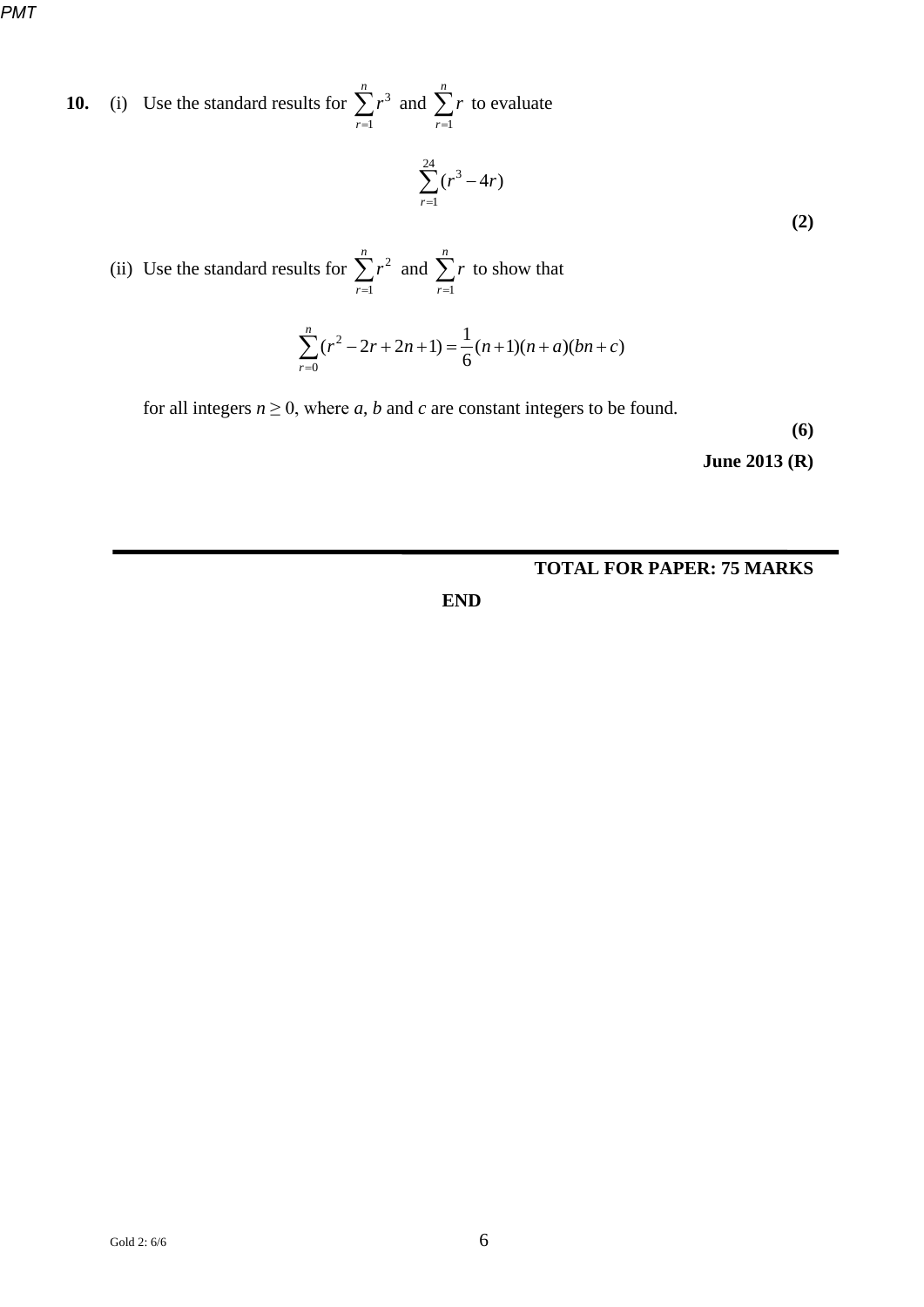| <b>Question</b><br><b>Number</b> | <b>Scheme</b>                                                                                                                                                                | <b>Marks</b>   |
|----------------------------------|------------------------------------------------------------------------------------------------------------------------------------------------------------------------------|----------------|
| 1. (a)                           | $f(x) = 2x^3 - 6x^2 - 7x - 4$                                                                                                                                                |                |
|                                  |                                                                                                                                                                              | B <sub>1</sub> |
|                                  |                                                                                                                                                                              | (1)            |
|                                  |                                                                                                                                                                              | <b>M1 A1</b>   |
|                                  | (b) $f(4) = 128 - 96 - 28 - 4 = 0$<br>$f(4) = 0 \Rightarrow (x - 4) \text{ is a factor.}$<br>$f(x) = (x - 4)(2x^2 + 2x + 1)$<br>$x = \frac{-2 \pm \sqrt{4 - 4(2)(1)}}{2(2)}$ |                |
|                                  | So, $(2)\left(x^2 + x + \frac{1}{2}\right) = 0 \Rightarrow (2)\left(\left(x \pm \frac{1}{2}\right)^2 \pm k \pm \frac{1}{2}\right)k \neq 0 \Rightarrow x =$                   | M <sub>1</sub> |
|                                  | $\Rightarrow$ x = 4, $\frac{-2 \pm 2i}{4}$                                                                                                                                   | A <sub>1</sub> |
|                                  |                                                                                                                                                                              | (4)<br>[5]     |
|                                  | <b>2.</b> (i)(a) $\begin{bmatrix} A = \begin{pmatrix} 2k+1 & k \\ -3 & -5 \end{pmatrix}$ , $B = A + 3I$                                                                      |                |
|                                  | <b>B</b> = <b>A</b> + 3 <b>I</b> = $\begin{pmatrix} 2k+1 & k \\ -3 & -5 \end{pmatrix}$ + 3 $\begin{pmatrix} 1 & 0 \\ 0 & 1 \end{pmatrix}$                                    | M <sub>1</sub> |
|                                  | $=\begin{pmatrix} 2k+4 & k \\ -3 & -2 \end{pmatrix}$                                                                                                                         | A <sub>1</sub> |
| (b)                              | <b>B</b> is singular $\Rightarrow$ det <b>B</b> = 0.                                                                                                                         | (2)            |
|                                  | $-2(2k+4)-(-3k)=0$                                                                                                                                                           | M <sub>1</sub> |
|                                  | $-4k-8+3k=0$                                                                                                                                                                 |                |
|                                  | $k=-8$                                                                                                                                                                       | Alcao<br>(2)   |
|                                  | (ii) $C = \begin{pmatrix} 2 \\ -3 \\ 4 \end{pmatrix}$ , $D = (2 \ -1 \ 5)$ , $E = CD$                                                                                        |                |
|                                  | $\mathbf{E} = \begin{pmatrix} 2 \\ -3 \\ 4 \end{pmatrix} (2 \ -1 \ 5) = \begin{pmatrix} 4 & -2 & 10 \\ -6 & 3 & -15 \\ 8 & -4 & 20 \end{pmatrix}$                            | M1 A1          |
|                                  |                                                                                                                                                                              | (2)<br>[6]     |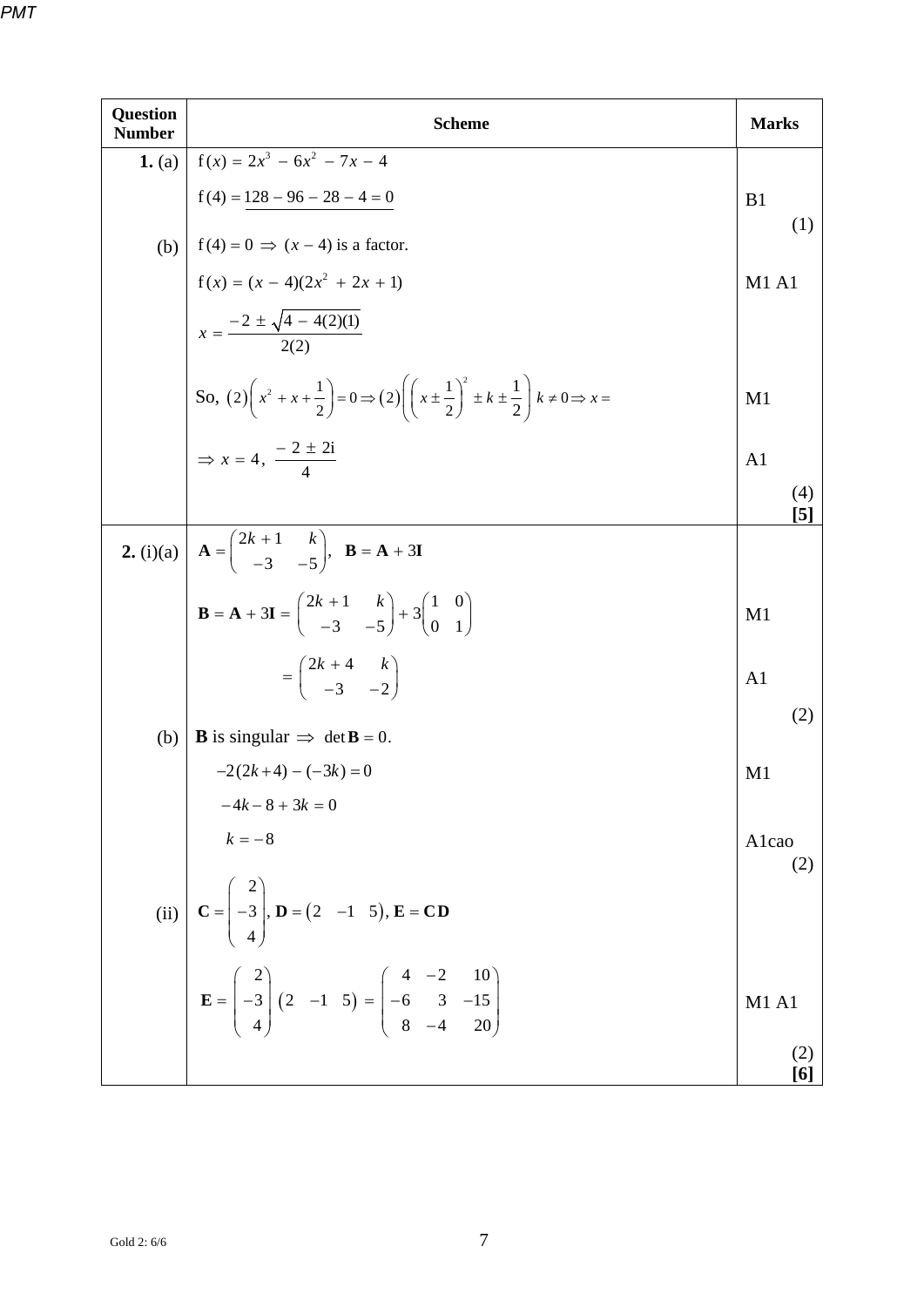| <b>Question</b><br><b>Number</b> | <b>Scheme</b>                                                                                                                                                                                                          | <b>Marks</b>       |
|----------------------------------|------------------------------------------------------------------------------------------------------------------------------------------------------------------------------------------------------------------------|--------------------|
| 3. (a)                           | $x^2 + 4 = 0$<br>$\Rightarrow$<br>$x = ki$ ,<br>$x = \pm 2i$                                                                                                                                                           | M1, A1             |
|                                  | Solving 3-term quadratic                                                                                                                                                                                               | M1                 |
|                                  | $x = \frac{-8 \pm \sqrt{64 - 100}}{2}$ = -4 + 3i and -4 - 3i                                                                                                                                                           | A1 A1ft            |
| (b)                              | $2i + (-2i) + (-4 + 3i) + (-4 - 3i) = -8$                                                                                                                                                                              | (5)<br>M1<br>Alcso |
|                                  | Alternative method:                                                                                                                                                                                                    | M <sub>1</sub>     |
|                                  | Expands $f(x)$ as quartic and chooses $\pm$ coefficient of $x^3$<br>$-8$                                                                                                                                               | Alcso<br>(2)       |
|                                  |                                                                                                                                                                                                                        | [7]                |
|                                  |                                                                                                                                                                                                                        |                    |
|                                  | 4. (a) $\sum_{r=1}^{n} (r^3 + 6r - 3)$<br>= $\frac{1}{4}n^2(n+1)^2 + 6 \cdot \frac{1}{2}n(n+1) - 3n$<br>= $\frac{1}{4}n^2(n+1)^2 + 3n^2$<br>= $\frac{1}{4}n^2((n+1)^2 + 12)$<br>= $\frac{1}{4}n^2(n^2 + 2n + 13)$ (AG) | <b>M1 A1</b><br>B1 |
|                                  |                                                                                                                                                                                                                        |                    |
|                                  |                                                                                                                                                                                                                        | dM1                |
|                                  |                                                                                                                                                                                                                        | ∗<br>A1<br>(5)     |
|                                  | (b) $S_n = \sum_{r=16}^{30} (r^3 + 6r - 3) = S_{30} - S_{15}$                                                                                                                                                          |                    |
|                                  | = $\frac{1}{4}$ (30) <sup>2</sup> (30 <sup>2</sup> + 2(30) + 13) - $\frac{1}{4}$ (15) <sup>2</sup> (15 <sup>2</sup> + 2(15) + 13)                                                                                      | M1                 |
|                                  | $= 203850$                                                                                                                                                                                                             | A1 cao<br>(2)      |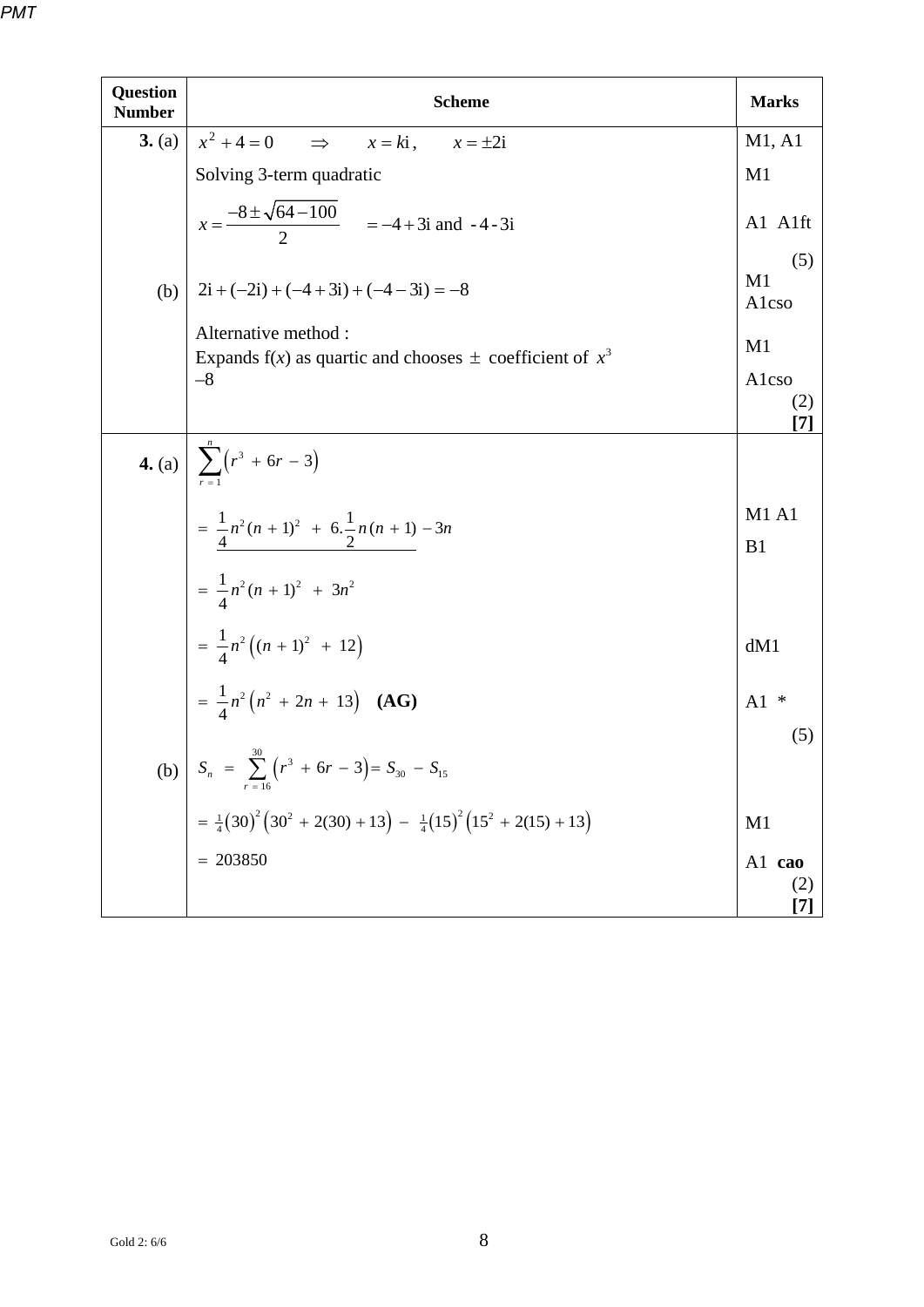| <b>Question</b><br><b>Number</b> | <b>Scheme</b>                                                                                                                                                                                                                                                                                                                                  | <b>Marks</b>               |
|----------------------------------|------------------------------------------------------------------------------------------------------------------------------------------------------------------------------------------------------------------------------------------------------------------------------------------------------------------------------------------------|----------------------------|
|                                  |                                                                                                                                                                                                                                                                                                                                                |                            |
|                                  | 5. (a) $\mathbf{A} = \begin{pmatrix} -4 & a \\ b & -2 \end{pmatrix}$ , where <i>a</i> and <i>b</i> are constants.<br>$\mathbf{A} \begin{pmatrix} 4 \\ 6 \end{pmatrix} = \begin{pmatrix} 2 \\ -8 \end{pmatrix}$                                                                                                                                 |                            |
|                                  | Therefore, $\begin{pmatrix} -4 & a \\ b & -2 \end{pmatrix} \begin{pmatrix} 4 \\ 6 \end{pmatrix} = \begin{pmatrix} 2 \\ -8 \end{pmatrix}$                                                                                                                                                                                                       | M1                         |
|                                  | So, $-16 + 6a = 2$ and $4b - 12 = -8$                                                                                                                                                                                                                                                                                                          | M <sub>1</sub>             |
|                                  | Allow $\begin{pmatrix} -16+6a \\ 4b-12 \end{pmatrix} = \begin{pmatrix} 2 \\ -8 \end{pmatrix}$                                                                                                                                                                                                                                                  |                            |
|                                  | giving $a = 3$ and $b = 1$ .                                                                                                                                                                                                                                                                                                                   | A1A1<br>(4)                |
| (b)                              | det $A = 8 - (3)(1) = 5$                                                                                                                                                                                                                                                                                                                       | <b>M1 A1</b>               |
|                                  | Area $S = (\det A)(Area R)$                                                                                                                                                                                                                                                                                                                    |                            |
|                                  | Area $S = 5 \times 30 = 150$ (units) <sup>2</sup>                                                                                                                                                                                                                                                                                              | M1<br>A1 $\sqrt{ }$<br>(4) |
|                                  |                                                                                                                                                                                                                                                                                                                                                | [8]                        |
|                                  |                                                                                                                                                                                                                                                                                                                                                |                            |
|                                  | 6. (a) $\mathbf{A} = \begin{pmatrix} 0 & 1 \\ -1 & 0 \end{pmatrix}$ , $\mathbf{B} = \begin{pmatrix} 2 & 3 \\ 1 & 4 \end{pmatrix}$<br>$\mathbf{P} = \mathbf{AB} \left\{ = \begin{pmatrix} 0 & 1 \\ -1 & 0 \end{pmatrix} \begin{pmatrix} 2 & 3 \\ 1 & 4 \end{pmatrix} \right\}$<br>$\mathbf{P} = \begin{pmatrix} 1 & 4 \\ -2 & -3 \end{pmatrix}$ | M1                         |
|                                  |                                                                                                                                                                                                                                                                                                                                                | A1                         |
| (b)                              | det <b>P</b> = 1(-3) - (4)(-2) {= -3 + 8 = 5}                                                                                                                                                                                                                                                                                                  | (2)<br>M <sub>1</sub>      |
|                                  | Area(T) = $\frac{24}{5}$ (units) <sup>2</sup>                                                                                                                                                                                                                                                                                                  | dM1<br>A1ft                |
| (c)                              |                                                                                                                                                                                                                                                                                                                                                | (3)                        |
|                                  | $QP = I \Rightarrow QPP^{-1} = IP^{-1} \Rightarrow Q = P^{-1}$<br>$Q = P^{-1} = \frac{1}{5} \begin{pmatrix} -3 & -4 \\ 2 & 1 \end{pmatrix}$                                                                                                                                                                                                    | M1 A1ft                    |
|                                  |                                                                                                                                                                                                                                                                                                                                                | (2)<br>[7]                 |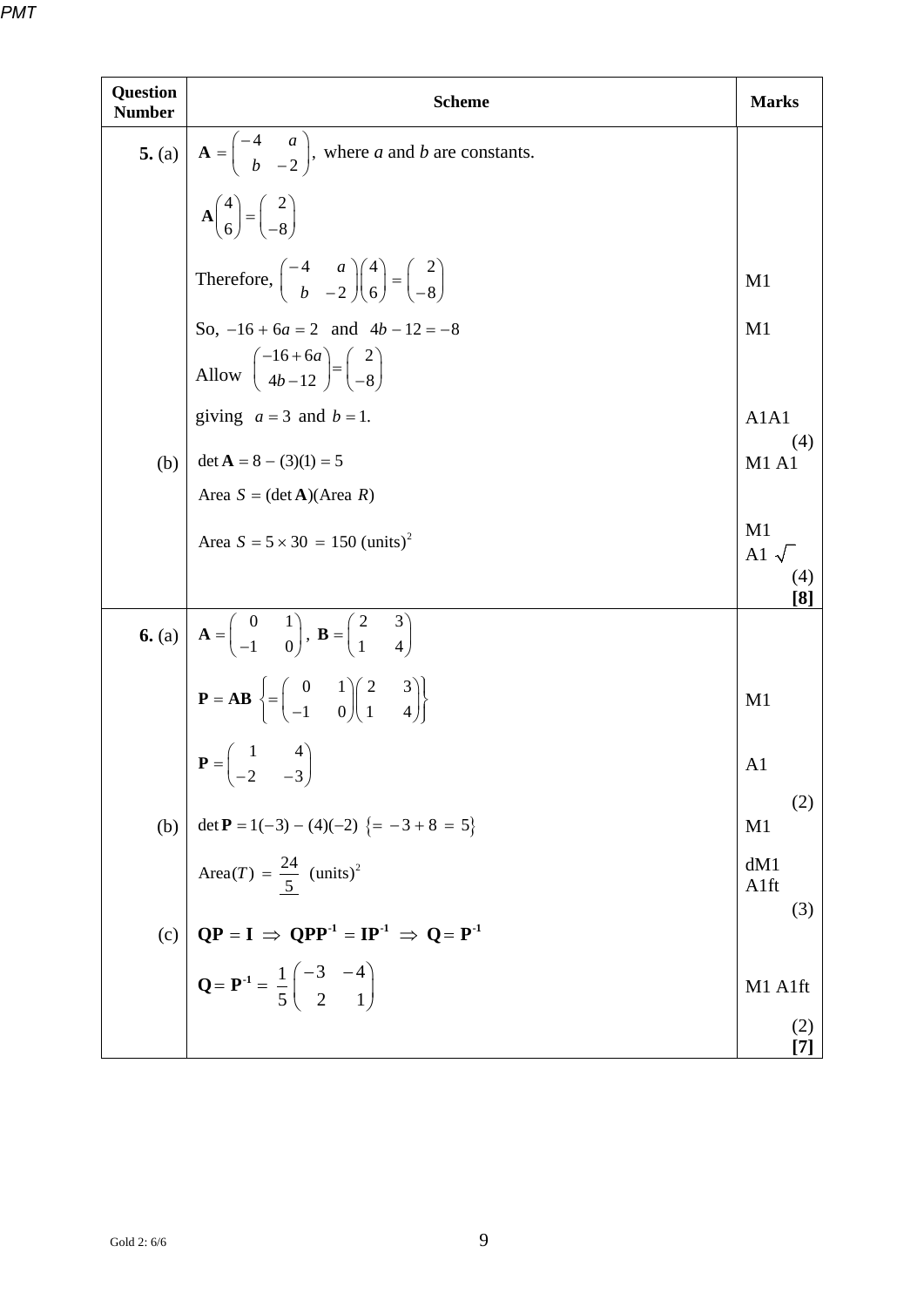| <b>Question</b><br><b>Number</b> | <b>Scheme</b>                                                                                                                               |                                                                                                                                                                            |                       |
|----------------------------------|---------------------------------------------------------------------------------------------------------------------------------------------|----------------------------------------------------------------------------------------------------------------------------------------------------------------------------|-----------------------|
| 7. (a)                           | LHS = $f(k+1) = 2^{k+1} + 6^{k+1}$                                                                                                          | <b>OR RHS</b><br>$= 6f(k) - 4(2^k) = 6(2^k + 6^k) - 4(2^k)$                                                                                                                | M1                    |
|                                  | $= 2(2k) + 6(6k)$                                                                                                                           | $= 2(2k) + 6(6k)$                                                                                                                                                          | A1                    |
|                                  | $= 6(2^{k} + 6^{k}) - 4(2^{k}) = 6f(k) - 4(2^{k}) = 2^{k+1} + 6^{k+1} = f(k+1)$                                                             | $(*)$                                                                                                                                                                      | A <sub>1</sub>        |
| (b)                              | $n = 1$ : f (1) = $2^1 + 6^1 = 8$ , which is divisible by 8                                                                                 |                                                                                                                                                                            | (3)<br>B <sub>1</sub> |
|                                  | <b>Either</b> Assume $f(k)$ divisible by 8<br>and try to use<br>$f(k + 1) = 6f(k) - 4(2k)$                                                  | Or Assume $f(k)$ divisible by 8 and<br>try to use $f(k + 1) - f(k)$ or $f(k + 1)$<br>$+ f(k)$ including factorising<br>$6^k = 2^k 3^k$                                     | M <sub>1</sub>        |
|                                  | Show $4(2^k) = 4 \times 2(2^{k-1}) = 8(2^{k-1})$<br>or $8(\frac{1}{2}2^k)$                                                                  | $= 2^{3}2^{k-3}$ (1 + 5.3 <sup>k</sup> ) or                                                                                                                                | A1                    |
|                                  | Or valid statement                                                                                                                          | $= 2^{3}2^{k-3}$ (3 + 7.3 <sup>k</sup> ) o.e.                                                                                                                              |                       |
|                                  | Deduction that result is implied<br>for $n = k + 1$ and so is true for<br>positive integers by induction<br>(may include $n = 1$ true here) | Deduction that result is implied<br>for $n = k + 1$ and so is true for<br>positive integers by induction<br>(must include explanation of why<br>$n = 2$ is also true here) | Alcso                 |
|                                  |                                                                                                                                             |                                                                                                                                                                            | (4)<br>17.            |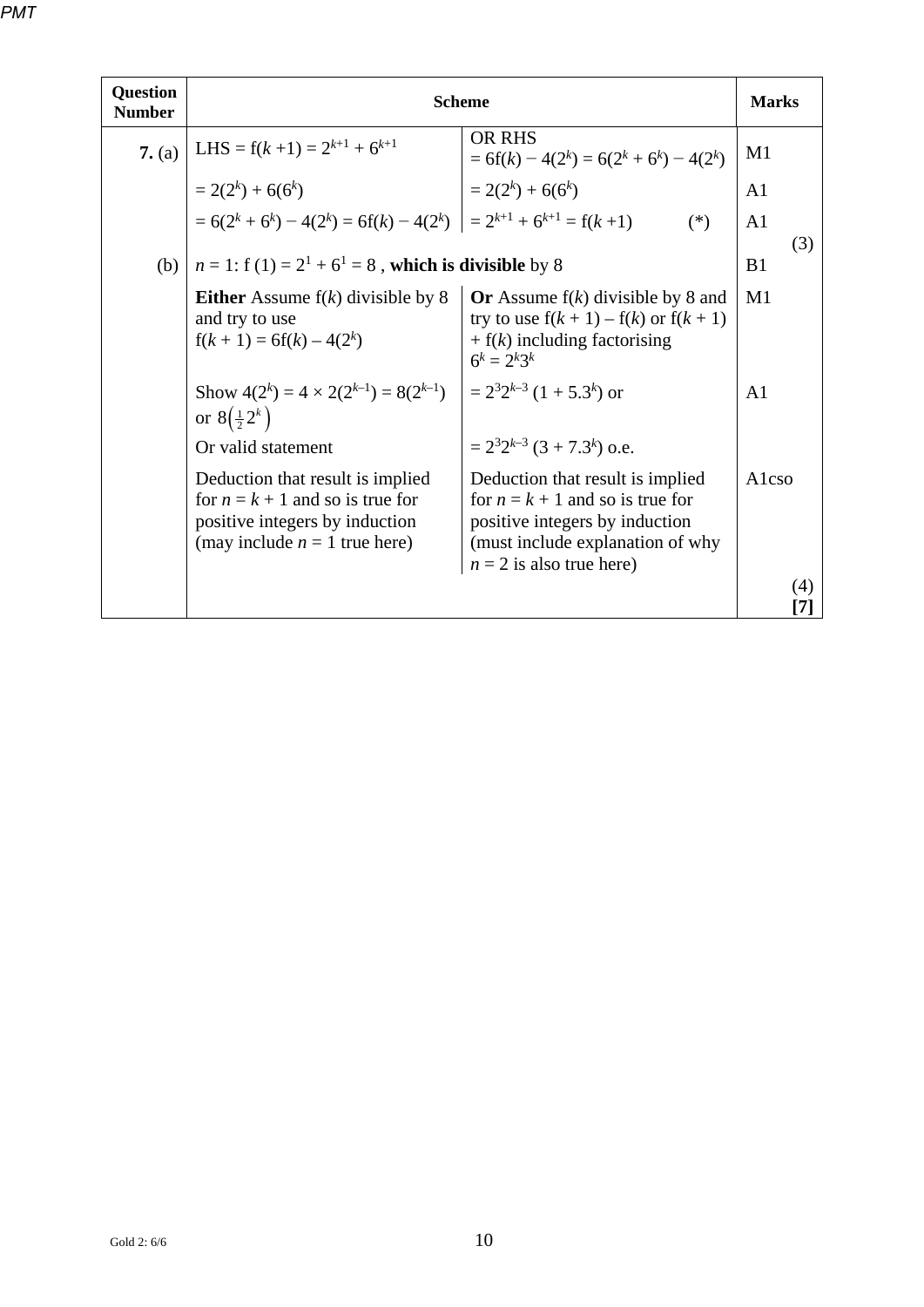| Question<br><b>Number</b> | <b>Scheme</b>                                                                                                                                                                                       | <b>Marks</b>          |
|---------------------------|-----------------------------------------------------------------------------------------------------------------------------------------------------------------------------------------------------|-----------------------|
| 8. (a)                    | $A^{2} = \begin{pmatrix} 6 & -2 \\ -4 & 1 \end{pmatrix} \begin{pmatrix} 6 & -2 \\ -4 & 1 \end{pmatrix} = \begin{pmatrix} 44 & -14 \\ -28 & 9 \end{pmatrix}$                                         |                       |
|                           | $7\mathbf{A} + 2\mathbf{I} = \begin{pmatrix} 42 & -14 \\ -28 & 7 \end{pmatrix} + \begin{pmatrix} 2 & 0 \\ 0 & 2 \end{pmatrix} = \begin{pmatrix} 44 & -14 \\ -28 & 9 \end{pmatrix}$                  | M1A1                  |
|                           | or $A^2 - 7A = A(A - 7I)$                                                                                                                                                                           |                       |
|                           | $\mathbf{A}(\mathbf{A}-7\mathbf{I}) = \begin{pmatrix} 6 & -2 \\ -4 & 1 \end{pmatrix} \begin{pmatrix} -1 & -2 \\ -4 & -6 \end{pmatrix} = \begin{pmatrix} 2 & 0 \\ 0 & 2 \end{pmatrix} = 2\mathbf{I}$ |                       |
|                           | (b) $\mathbf{A}^2 = 7\mathbf{A} + 2\mathbf{I} \Rightarrow \mathbf{A} = 7\mathbf{I} + 2\mathbf{A}^{-1}$                                                                                              | (2)<br>M1             |
|                           | $A^{-1} = \frac{1}{2}(A - 7I)^{*}$                                                                                                                                                                  | $Al*$ cso             |
|                           | Numerical approach award 0/2.                                                                                                                                                                       |                       |
|                           | (c) $\mathbf{A}^{-1} = \frac{1}{2} \begin{pmatrix} -1 & -2 \\ -4 & -6 \end{pmatrix}$                                                                                                                | (2)<br>B <sub>1</sub> |
|                           | $\frac{1}{2} \begin{pmatrix} -1 & -2 \\ -4 & -6 \end{pmatrix} \begin{pmatrix} 2k+8 \\ -2k-5 \end{pmatrix} = \frac{1}{2} \begin{pmatrix} -2k-8+4k+10 \\ -8k-32+12k+30 \end{pmatrix}$                 | M1                    |
|                           | $\binom{k+1}{2k-1}$ or $(k+1, 2k-1)$                                                                                                                                                                | A1, A1                |
|                           | <b>Or:</b> $\begin{pmatrix} 6 & -2 \\ -4 & 1 \end{pmatrix} \begin{pmatrix} x \\ y \end{pmatrix} = \begin{pmatrix} 2k+8 \\ -2k-5 \end{pmatrix}$                                                      | B1                    |
|                           | $6x - 2y = 2k + 8$                                                                                                                                                                                  | M1                    |
|                           | $-4x + y = -2k - 5 \Rightarrow x =  or y = $                                                                                                                                                        |                       |
|                           | $\binom{k+1}{2k-1}$ or $(k+1, 2k-1)$                                                                                                                                                                | A1, A1                |
|                           |                                                                                                                                                                                                     | (4)<br>[8]            |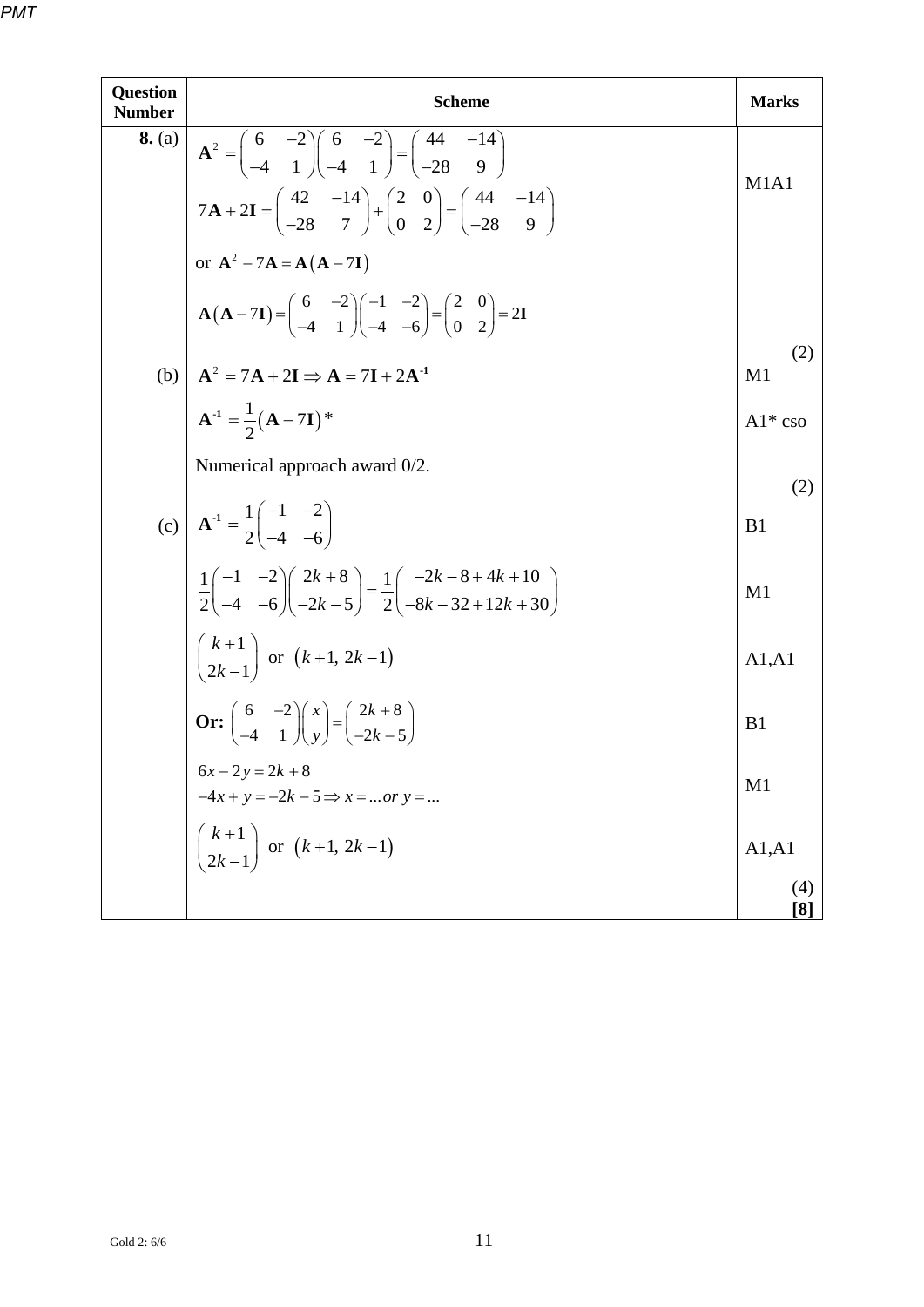| <b>Question</b><br><b>Number</b> | <b>Scheme</b>                                                                                                                                                                                                      |                       |  |  |  |  |  |  |
|----------------------------------|--------------------------------------------------------------------------------------------------------------------------------------------------------------------------------------------------------------------|-----------------------|--|--|--|--|--|--|
|                                  | <b>9.</b> (a) $n = 1$ ; LHS = $\begin{pmatrix} 3 & 0 \\ 6 & 1 \end{pmatrix}^1 = \begin{pmatrix} 3 & 0 \\ 6 & 1 \end{pmatrix}^1$                                                                                    |                       |  |  |  |  |  |  |
|                                  | RHS = $\begin{pmatrix} 3^1 & 0 \\ 3(3^1-1) & 1 \end{pmatrix} = \begin{pmatrix} 3 & 0 \\ 6 & 1 \end{pmatrix}$                                                                                                       |                       |  |  |  |  |  |  |
|                                  | As LHS = RHS, the matrix result is true for $n = 1$ .<br>Assume that the matrix equation is true for $n = k$ ,                                                                                                     |                       |  |  |  |  |  |  |
|                                  |                                                                                                                                                                                                                    |                       |  |  |  |  |  |  |
|                                  | ie. $\begin{pmatrix} 3 & 0 \\ 6 & 1 \end{pmatrix}^n = \begin{pmatrix} 3^k & 0 \\ 3(3^k-1) & 1 \end{pmatrix}$                                                                                                       |                       |  |  |  |  |  |  |
|                                  | With $n = k+1$ the matrix equation becomes                                                                                                                                                                         |                       |  |  |  |  |  |  |
|                                  | $\begin{pmatrix} 3 & 0 \\ 6 & 1 \end{pmatrix}^{n} = \begin{pmatrix} 3 & 0 \\ 6 & 1 \end{pmatrix}^{n} \begin{pmatrix} 3 & 0 \\ 6 & 1 \end{pmatrix}$                                                                 |                       |  |  |  |  |  |  |
|                                  | $=\begin{pmatrix} 3^k & 0 \\ 3(3^k-1) & 1 \end{pmatrix} \begin{pmatrix} 3 & 0 \\ 6 & 1 \end{pmatrix} \text{or} \begin{pmatrix} 3 & 0 \\ 6 & 1 \end{pmatrix} \begin{pmatrix} 3^k & 0 \\ 3(3^k-1) & 1 \end{pmatrix}$ | M <sub>1</sub>        |  |  |  |  |  |  |
|                                  | $=\left(\begin{array}{cc}3^{k+1}+0 & 0+0\\9(3^k-1)+6 & 0+1\end{array}\right) or \left(\begin{array}{cc}3^{k+1}+0 & 0+0\\6\cdot 3^k+3(3^k-1) & 0+1\end{array}\right)$                                               |                       |  |  |  |  |  |  |
|                                  | $=\left(\begin{array}{cc}3^{k+1} & 0\\0(3^k) & 3 & 1\end{array}\right)$                                                                                                                                            | A <sub>1</sub>        |  |  |  |  |  |  |
|                                  | $= \begin{pmatrix} 3^{k+1} & 0 \\ 3(3(3^k) - 1) & 1 \end{pmatrix}$                                                                                                                                                 |                       |  |  |  |  |  |  |
|                                  | $=\left(\begin{array}{cc}3^{k+1} & 0\\3(3^{k+1}-1) & 1\end{array}\right)$                                                                                                                                          | dM1 A1                |  |  |  |  |  |  |
|                                  | If the result is true for $n = k(1)$ then it is now true for $n = k+1$ . (2)<br>As the result has shown to be true for $n = 1$ , (3) then the result is true for<br>all $n. (4)$                                   | A1 cso                |  |  |  |  |  |  |
| (b)                              | $f(1) = 7^{2-1} + 5 = 7 + 5 = 12$ ,                                                                                                                                                                                | (6)<br>B <sub>1</sub> |  |  |  |  |  |  |
|                                  | {which is divisible by 12}.<br>{ : f ( <i>n</i> ) is divisible by 12 when $n = 1$ .}                                                                                                                               |                       |  |  |  |  |  |  |
|                                  | Assume that for $n = k$ ,                                                                                                                                                                                          |                       |  |  |  |  |  |  |
|                                  | $f(k) = 7^{2k-1} + 5$ is divisible by 12 for $k \in \mathbb{Z}^+$ .                                                                                                                                                |                       |  |  |  |  |  |  |
|                                  | So, $f(k + 1) = 7^{2(k+1)-1} + 5$                                                                                                                                                                                  | B <sub>1</sub>        |  |  |  |  |  |  |
|                                  | giving, $f(k + 1) = 7^{2k+1} + 5$                                                                                                                                                                                  |                       |  |  |  |  |  |  |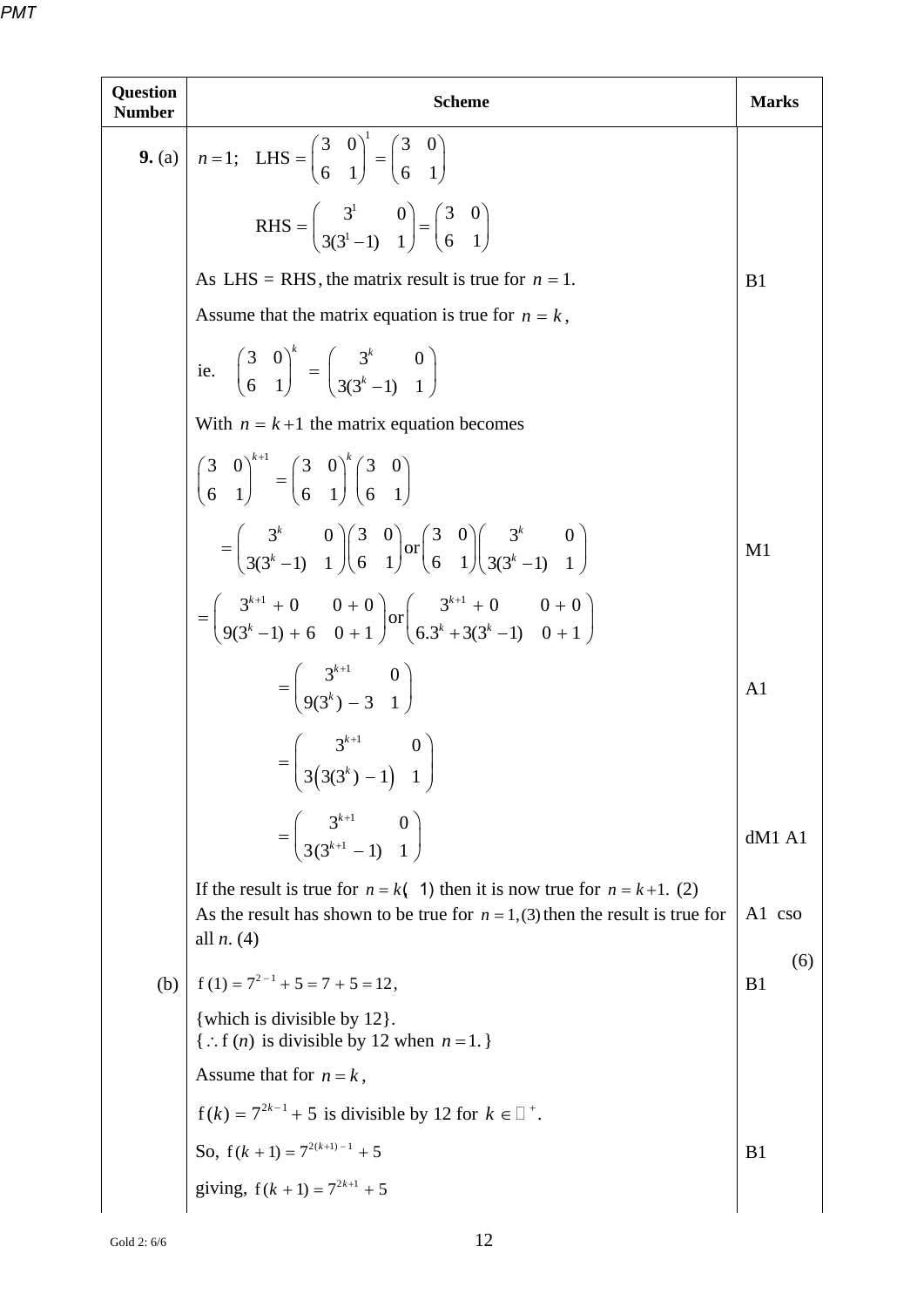| <b>Question</b><br><b>Number</b> | <b>Scheme</b>                                                                                                                                                                                                                              |                              |  |  |  |  |
|----------------------------------|--------------------------------------------------------------------------------------------------------------------------------------------------------------------------------------------------------------------------------------------|------------------------------|--|--|--|--|
|                                  | : $f(k+1) - f(k) = (7^{2k+1} + 5) - (7^{2k-1} + 5)$                                                                                                                                                                                        | M <sub>1</sub>               |  |  |  |  |
|                                  | $= 7^{2k+1} - 7^{2k-1}$                                                                                                                                                                                                                    |                              |  |  |  |  |
|                                  | $=7^{2k-1}(7^2-1)$                                                                                                                                                                                                                         | M1                           |  |  |  |  |
|                                  | $=48(7^{2k-1})$                                                                                                                                                                                                                            | Alcso                        |  |  |  |  |
|                                  | : $f(k+1) = f(k) + 48(7^{2k-1})$ , which is divisible by 12 as both $f(k)$                                                                                                                                                                 |                              |  |  |  |  |
|                                  | and $48(7^{2k-1})$ are both divisible by 12.(1) If the result is true for<br>$n = k$ , (2) then it is now true for $n = k+1$ . (3) As the result has shown<br>to be true for $n = 1$ , (4) then the result is true for all <i>n</i> . (5). | A1 cso                       |  |  |  |  |
|                                  |                                                                                                                                                                                                                                            | (6)<br>[12]                  |  |  |  |  |
|                                  |                                                                                                                                                                                                                                            |                              |  |  |  |  |
|                                  | <b>10.</b> (i) $\begin{cases} \sum_{r=1}^{24} (r^3 - 4r) \\ = \frac{1}{4} 24^2 (24 + 1)^2 - 4 \cdot \frac{1}{2} 24 (24 + 1) \\ = 90000 - 1200 \} \\ = 88800 \end{cases}$                                                                   | M1                           |  |  |  |  |
|                                  |                                                                                                                                                                                                                                            |                              |  |  |  |  |
|                                  |                                                                                                                                                                                                                                            | A1 cao                       |  |  |  |  |
|                                  |                                                                                                                                                                                                                                            |                              |  |  |  |  |
|                                  | (ii) $\sum_{r=0}^{n} (r^2 - 2r + 2n + 1)$<br>= $\frac{1}{6}n(n+1)(2n+1) - 2 \cdot \frac{1}{2}n(n+1) + 2n(n+1) + (n+1)$                                                                                                                     | <b>M1 A1</b><br><b>B1 B1</b> |  |  |  |  |
|                                  |                                                                                                                                                                                                                                            | M1                           |  |  |  |  |
|                                  | = $\frac{1}{6}(n+1)\{2n^2 + n - 6n + 12n + 6\}$<br>= $\frac{1}{6}(n+1)\{2n^2 + 7n + 6\}$<br>= $\frac{1}{6}(n+1)(n+2)(2n+3)$                                                                                                                |                              |  |  |  |  |
|                                  |                                                                                                                                                                                                                                            | A <sub>1</sub>               |  |  |  |  |
|                                  |                                                                                                                                                                                                                                            | (6)<br>[8]                   |  |  |  |  |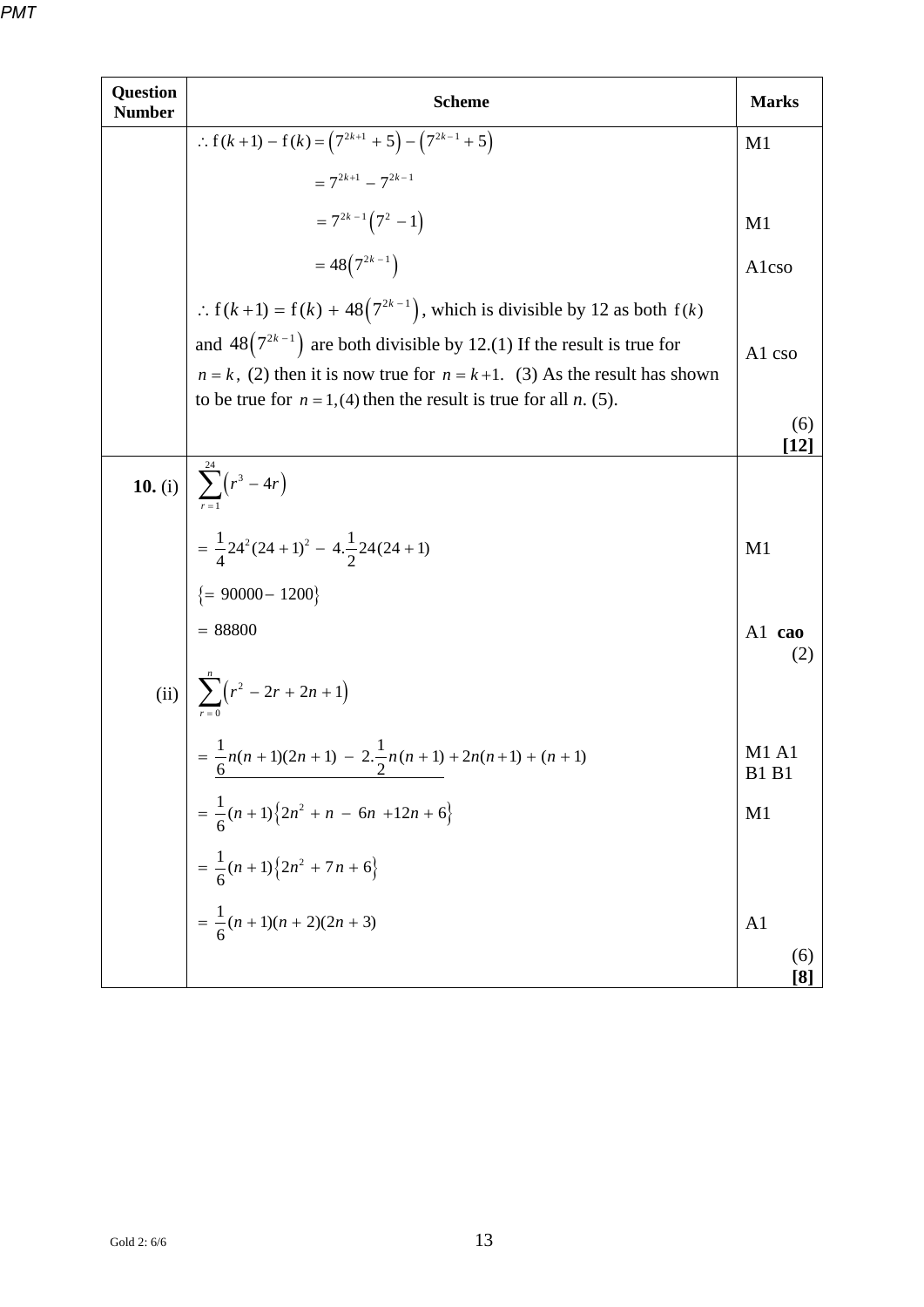#### **Examiner reports**

#### **Question 1**

This question was well done by many candidates although there were two particular places in the question where marks were lost. In part (a) virtually all successfully substituted  $x = 4$  into  $f(x)$  but many failed show sufficient working to justify that  $f(4) = 0$ . Many incorrectly assumed that  $3(4)^3 - 6(4)^2 - 7(4) - 4 = 0$  was enough.

In part (b) many candidates successfully established the quadratic factor using either long division, comparing coefficients or inspection and went on to solve the resulting quadratic by using the formula or completing the square. A small number made an attempt at factorising.

There were a surprising number of cases where the final mark was lost when candidates failed to give the real root as well as the complex ones or confused solving with factorising. It was

quite common to see  $(x-4) \left( -\frac{1}{2} + \frac{1}{2}i \right) \left( -\frac{1}{2} - \frac{1}{2}i \right)$  $2 \t2 \t3 \t2 \t2$  $(x-4)\left(-\frac{1}{2}+\frac{1}{2}i\right)\left(-\frac{1}{2}-\frac{1}{2}i\right)$  as a conclusion.

#### **Question 2**

A surprisingly high proportion made errors in part (a) either by multiplying by 3**I** rather than adding or adding a matrix similar to the identity, but with the 0s and 1s swapped. A majority of candidates found the determinant correctly in part (b), but the most common error seen was then equating det **B** to 1 rather than 0. This final part was the trickiest demand with many candidates failing to realise that the matrix  $\bf{E}$  was of order  $3 \times 3$ . However, when they did get the correct dimensions, they generally calculated it accurately and scored all marks.

#### **Question 3**

A substantial minority multiplied out the two brackets which complicated the problem. Most however attempted to solve  $x^2 + 4 = 0$ , but there were a number of wrong answers, particularly the real answers  $+2$  and  $-2$ . The solution of the three term quadratic was usually correct but there were errors in simplification with a substantial number of candidates losing some accuracy in part (a). Indeed the answers  $-4 + 6i$  and  $-4 - 6i$  were fairly common. In part (b) candidates were asked to find the sum of their roots. Most obtained –8, but this only gained M1A1 if it followed wrong roots. There were candidates who were unfamiliar with the term "sum" and found the product instead.

#### **Question 4**

In part (a) many candidates could start correctly by splitting the sum into three parts and substituted appropriate expressions for each sum. Those with any mistakes at this stage were unable to score any further marks. The subsequent algebra defeated some, and quite a few candidates could not establish the printed result. There were very few candidates who thought

$$
\sum_{r=1}^n 3=3.
$$

Part (b) was usually answered correctly by the majority of candidates but a significant number calculated  $S_{30} - S_{16}$ . A small minority substituted into the original cubic to find the sum.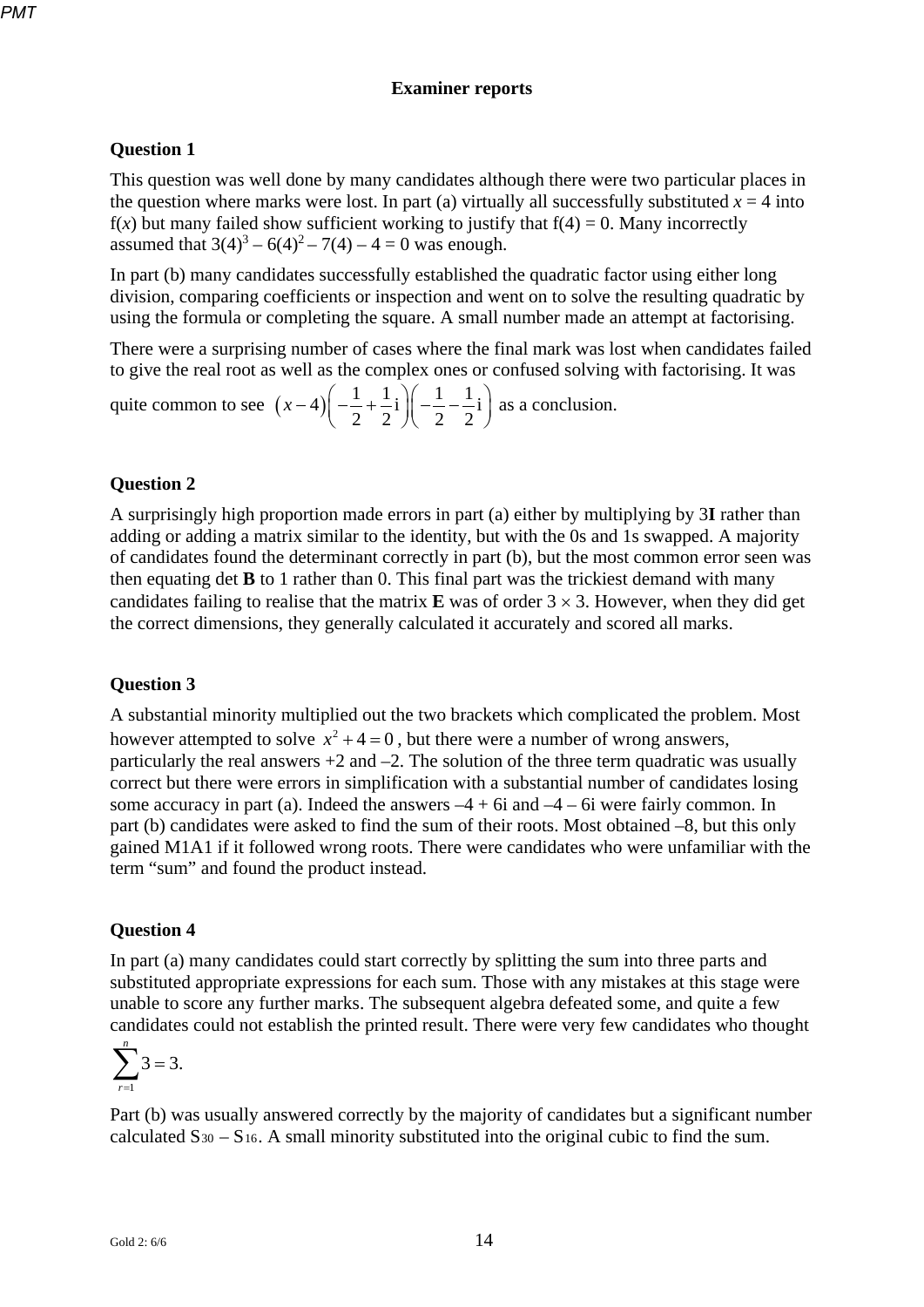#### **Question 5**

Many candidates were able to multiply correctly and solve the resulting equations in part (a). There were some cases where the nature of the multiplication was confused, with the (4, 6) being placed before the matrix giving the incorrect equations  $-16 + 6b = 2$  and  $4a - 12 = -8$ .

In part (b) the property of the determinant was well known and many could correctly find the area of the quadrilateral S although some did divide by the determinant. Those unfamiliar with the property sometimes proceeded to try and transform a figure of their choice that had an area of 30 square units in an attempt to answer the question but were largely unsuccessful.

#### **Question 6**

A most common error in part (a) was to find **P** as **BA** instead of **AB,** but candidates were awarded follow through marks in the later parts of the question. The value of the determinant was usually correct, and most knew that this helped to find the area, but some candidates multiplied by their determinant in part (b) rather than dividing. In part (c) a few candidates failed to realise that  $P^{-1}$  was being asked for, but many were able to find the inverse correctly from their answer to part (a).

#### **Question 7**

Well explained logical explanations to both parts were rare and indicated a very good candidate.

In part (a) those who began with the RHS and attempted to reach the LHS had most success. Elegant proofs were in the minority, with many candidates forced to start with the LHS and the RHS separately, and then attempting to meet in the middle. Those who adopt this approach should be aware of the need to reach a conclusion. Considering  $f(k + 1) - 6f(k)$  was a productive starting point for some, yielding neat efficient proofs.

Part (b) was probably the toughest question on the paper. Far too many candidates ignored the "hence" and just considered  $f(k + 1) - f(k)$ , because that is what they usually do. Of these, very few could deal convincingly with the 6*<sup>k</sup>* term that resulted, and just as few returned to making  $f(k + 1)$  the subject before drawing a conclusion. Of those taking the approach suggested in the question, relatively few could demonstrate convincingly that  $f(k + 1)$  was divisible by 8. Many immediately reverted to the original definitions and went nowhere. One very good candidate proved that  $4 \times 2^k$  was divisible by 8 using induction, then used that result in the induction method to answer the question.

There was some, fortunately not too common, highly creative work with powers, but the major problems were the confused and muddled style of candidates' answers. It was rare to see A and B divisible by  $8 \Rightarrow A \pm B$  divisible by 8. Also an accurate, concise, end statement making reference to the result being true for all positive integers (or equivalent) was extremely rare. Yet it was clear that teachers had tried hard to instil the essentials of the argument into their pupils, with many setting out "Basis, Assumption, Induction, Conclusion" or similar. Indeed 21% of the candidates achieved full marks on this question.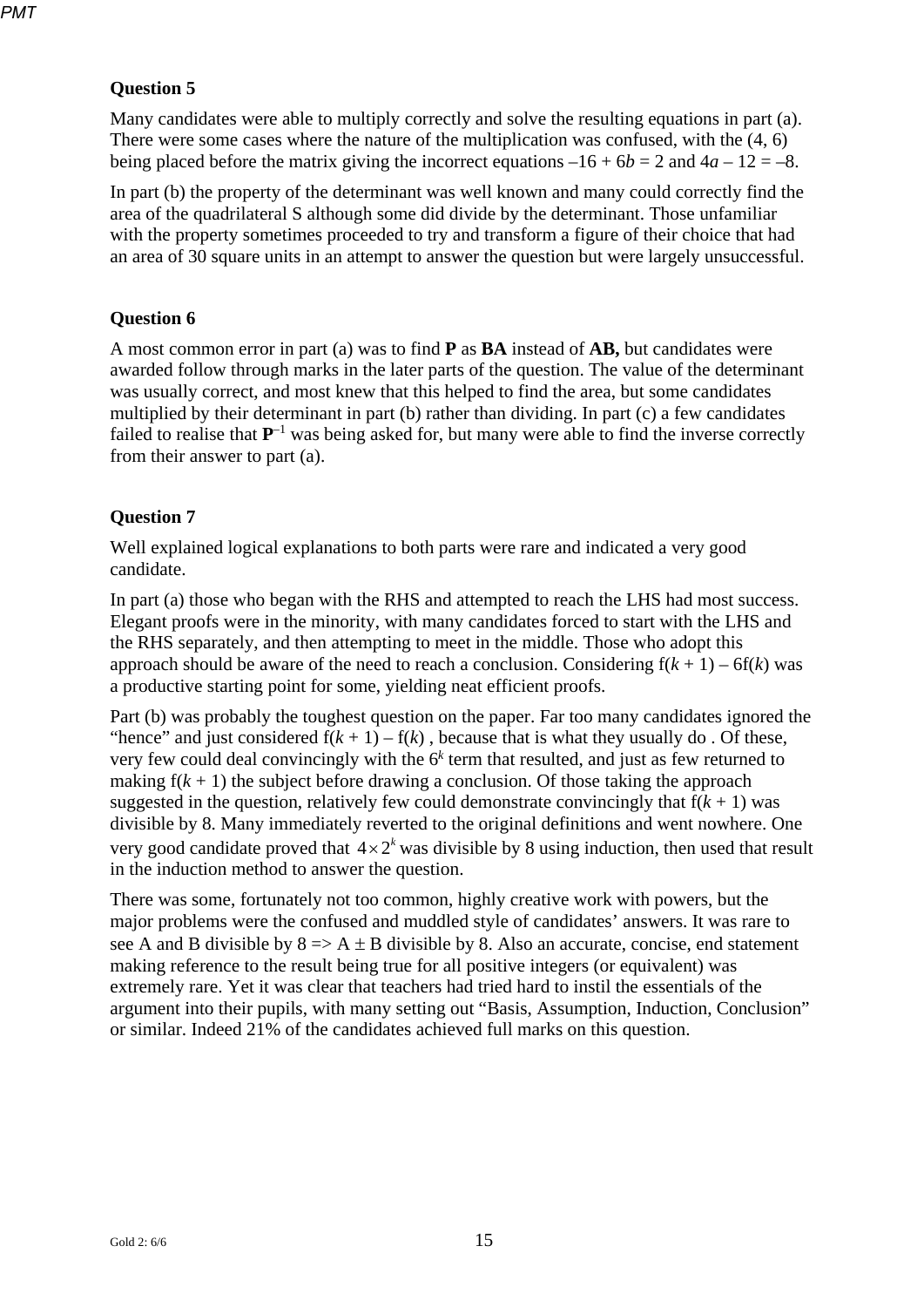#### **Question 8**

Generally the standard of responses to this question were high for the first and the last parts. Part (a) was very well done. Almost all candidates were able to square a matrix and were able to quote the identity matrix.

In part (b) however, most candidates did not realise what was expected. Many tried a numerical approach, as in part (a) and gained no marks for their effort. Of those who did attempt an algebraic solution, some wrote that  $7AA^{-1} = 7$ , and some attempted to divide by A. There were, however, some excellent solutions.

In part (c) there were some good attempts and only a very few candidates attempted to multiply matrices in the wrong order. The most successful solutions used the inverse matrix **A**–1. Many candidates chose a method involving simultaneous equations instead and were usually successful.

#### **Question 9**

Many candidates are aware of the requirements of Proof by Induction but as in previous series, success is quite variable, and there is often a lack of precision. In part (a) the B1 mark was often scored with the relatively easy task of establishing the result for  $n = 1$ . Most stated the assumptive step but were then unclear what to do next and simply wrote down the result

with  $n = k + 1$ . Those who did know they had to multiply  $\begin{pmatrix} 3 & 0 \\ 6 & 1 \end{pmatrix}$  by  $\begin{pmatrix} 3^k & 0 \\ 3(3^k-1) & 1 \end{pmatrix}$ *k*  $\begin{pmatrix} 3 & 0 \\ 6 & 1 \end{pmatrix}$  by  $\begin{pmatrix} 3^k & 0 \\ 3(3^k-1) & 1 \end{pmatrix}$  often

made some progress although there was some poor use of indices. Only the better candidates could give a clear and convincing argument and then make a suitable conclusion.

Part (b) was met with less success although most could gain the first two B marks. The majority opted for the  $f(k + 1) - f(k)$  approach and met with varying success. Many were not sure what to do with the resulting  $7^{2k+1} - 7^{2k-1}$  expression or failed to show convincingly that it was a multiple of 12.

#### **Question 10**

Part (a) was usually correct showing that candidates were able to make correct use of the standard formulae. Part (b) proved to be demanding even for some of the best candidates. Many could not deal with the lower limit of 0 correctly and therefore failed to get an answer in the form given. Not enough candidates realised they did not have, and could not have, a factor of  $(n + 1)$  from their incorrect opening statement.